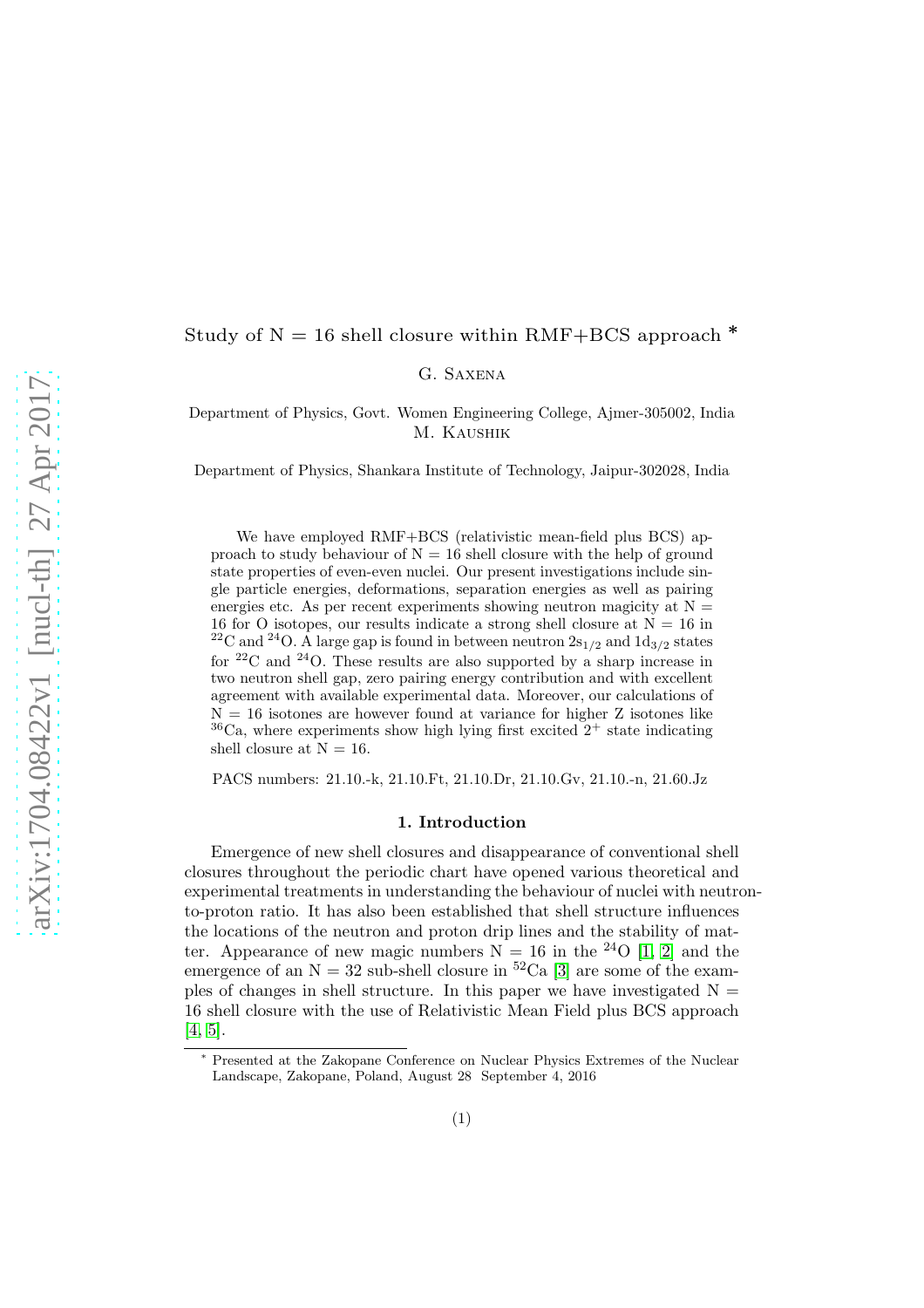#### 2. Relativistic Mean-Field Theory

Our RMF calculations have been carried out using the model Lagrangian density with nonlinear terms both for the  $\sigma$  and  $\omega$  mesons [\[5\]](#page-3-4).

<span id="page-1-0"></span>
$$
\mathcal{L} = \bar{\psi} [\imath \gamma^{\mu} \partial_{\mu} - M] \psi + \frac{1}{2} \partial_{\mu} \sigma \partial^{\mu} \sigma - \frac{1}{2} m_{\sigma}^{2} \sigma^{2} \n- \frac{1}{3} g_{2} \sigma^{3} - \frac{1}{4} g_{3} \sigma^{4} - g_{\sigma} \bar{\psi} \sigma \psi - \frac{1}{4} H_{\mu\nu} H^{\mu\nu} \n+ \frac{1}{2} m_{\omega}^{2} \omega_{\mu} \omega^{\mu} + \frac{1}{4} c_{3} (\omega_{\mu} \omega^{\mu})^{2} - g_{\omega} \bar{\psi} \gamma^{\mu} \psi \omega_{\mu} \n- \frac{1}{4} G_{\mu\nu}^{a} G^{a\mu\nu} + \frac{1}{2} m_{\rho}^{2} \rho_{\mu}^{a} \rho^{a\mu} - g_{\rho} \bar{\psi} \gamma_{\mu} \tau^{a} \psi \rho^{\mu a} \n- \frac{1}{4} F_{\mu\nu} F^{\mu\nu} - e \bar{\psi} \gamma_{\mu} \frac{(1 - \tau_{3})}{2} A^{\mu} \psi
$$
\n(1)

where the field tensors  $H, G$  and  $F$  for the vector fields are defined by equation [\(1\)](#page-1-0)

$$
H_{\mu\nu} = \partial_{\mu}\omega_{\nu} - \partial_{\nu}\omega_{\mu}
$$
  
\n
$$
G_{\mu\nu}^{a} = \partial_{\mu}\rho_{\nu}^{a} - \partial_{\nu}\rho_{\mu}^{a} - 2g_{\rho}\epsilon^{abc}\rho_{\mu}^{b}\rho_{\nu}^{c}
$$
  
\n
$$
F_{\mu\nu} = \partial_{\mu}A_{\nu} - \partial_{\nu}A_{\mu}
$$

and other symbols have their usual meaning. Based on the single-particle spectrum calculated by the RMF described above, we perform a state dependent BCS calculations and continuum is replaced by a set of positive energy states generated by enclosing the nucleus in a spherical box. For further details of these formulations we refer the readers to ref. [\[5\]](#page-3-4).

## 3. Results and Discussion

The results of single particle energy of  $N = 16$  isotonic chain calculated using RMF with TMA force parameter [\[6\]](#page-3-5) have been shown in Fig. 1. A large variation in the energies of states  $2s_{1/2}$ ,  $1d_{5/2}$  and  $1d_{3/2}$  is clearly seen moving from proton rich to neutron rich (right to left). It is evident from Fig 1 that moving towards proton deficient side  $2s_{1/2}$  state creates a substantial gap with  $1d_{3/2}$  state specially for  $Z = 6$  and  $Z = 8$  resulting development of new shell closure  $N = 16$  in <sup>22</sup>C and <sup>24</sup>O. This gap is around 3.5 MeV and 3.3 MeV for <sup>22</sup>C and <sup>24</sup>O respectively as can be seen in figure. This kind of reorganization is also observed from the calculations with other parameters NL3 and PK1 (not shown here). It is gratifying to note here that our results are showing doubly magic character of  $24\text{O}$  as observed in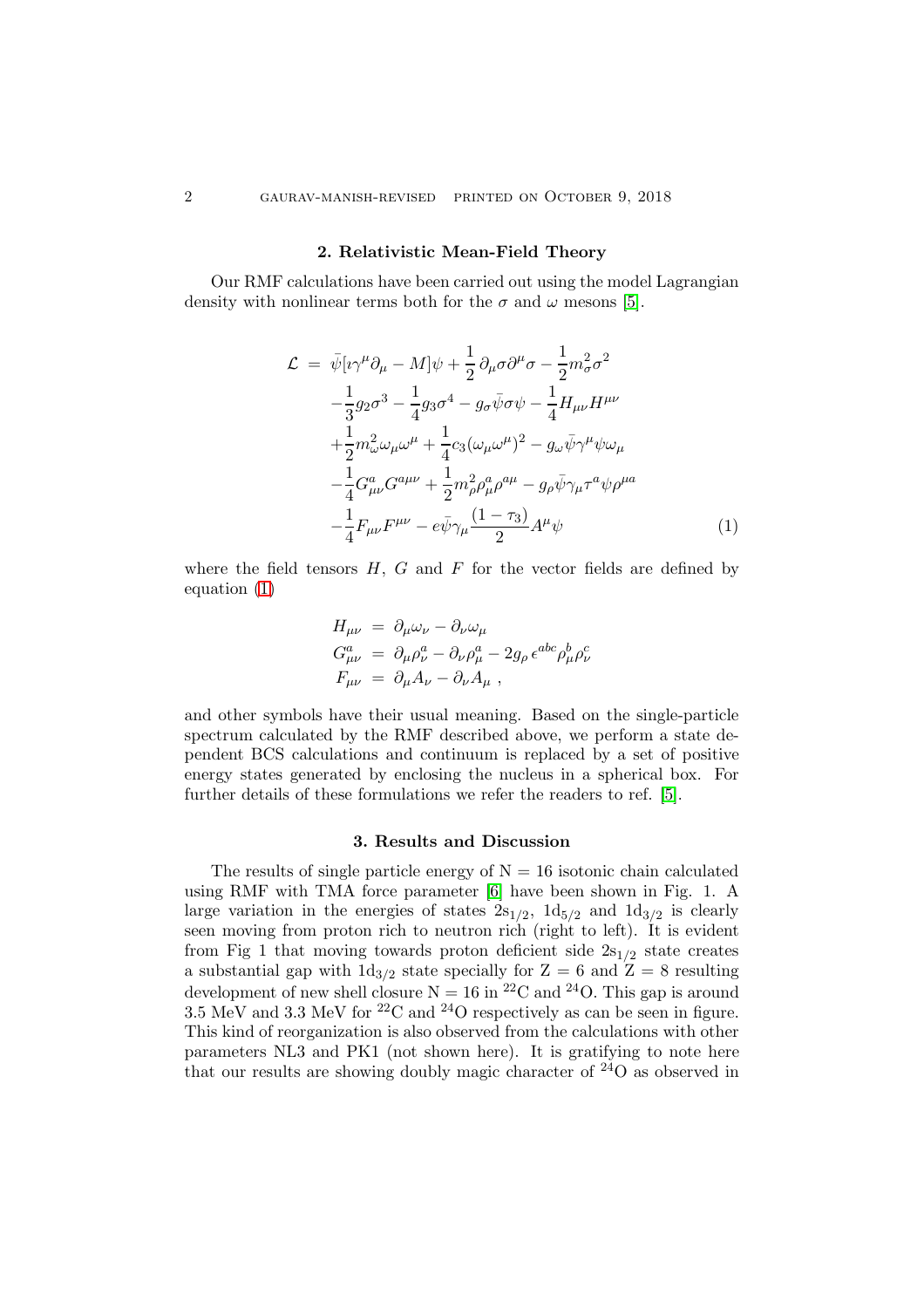

Fig. 1. Single particle energies of neutron  $1d_{5/2}$ ,  $1d_{3/2}$  and  $2s1/2$  states for N = 16 isotones as a function of proton number.

recent experiments [\[1,](#page-3-0) [2\]](#page-3-1) and in addition the same shell closure  $N = 16$  is also observed in <sup>22</sup>C. On the other side, for larger Z,  $2s_{1/2}$  and  $1d_{3/2}$  states are found with very small gap giving no sign for  $N = 16$  shell closure. This result is not in accord with experimental investigations showing shell closure at N = 16 due to high lying  $2^+$  state for <sup>36</sup>Ca [\[7\]](#page-3-6) along with <sup>30</sup>Si and <sup>32</sup>S [\[8\]](#page-3-7). Further investigations are required for consistent description of isotonic chain in terms of parameters, pairing and isospin.

To get into more insight, we have plotted two neutron shell gap  $(S_{2n})$  $(N, Z)$  -  $S_{2n}$   $(N+2, Z)$  in lower panel of Fig. 2, for C and O isotopes calculated by RMF+BCS approach using TMA force parameter [\[6\]](#page-3-5) along with experimental shell gap for O isotopes [\[8\]](#page-3-7). One can observe abrupt increase in shell gap for conventional shell closure at  $N = 8$ . In the same way another rise in two neutron shell gap can be seen moving from  $N =$ 14 to  $N = 16$  for both C and O isotopes. This rise which is in accord with experiments [\[8\]](#page-3-7) supports occurrence of new spherical shell closure at  $N =$ 16 for  $22^2C$  and  $24^2O$  both. Further, in upper panel of Fig. 2, we have shown paring energy contribution for both C and O isotopes. For doubly magic nuclei pairing energy vanishes and indeed it vanishes for <sup>12</sup>C, <sup>14</sup>C, <sup>22</sup>C and <sup>14</sup>O, <sup>16</sup>O, <sup>24</sup>O for  $N = 6$ , 8 and 16 respectively. The result in upper panel of Fig. 2 again fortify shell closure at  $N = 16$  for <sup>22</sup>C and <sup>24</sup>O and general